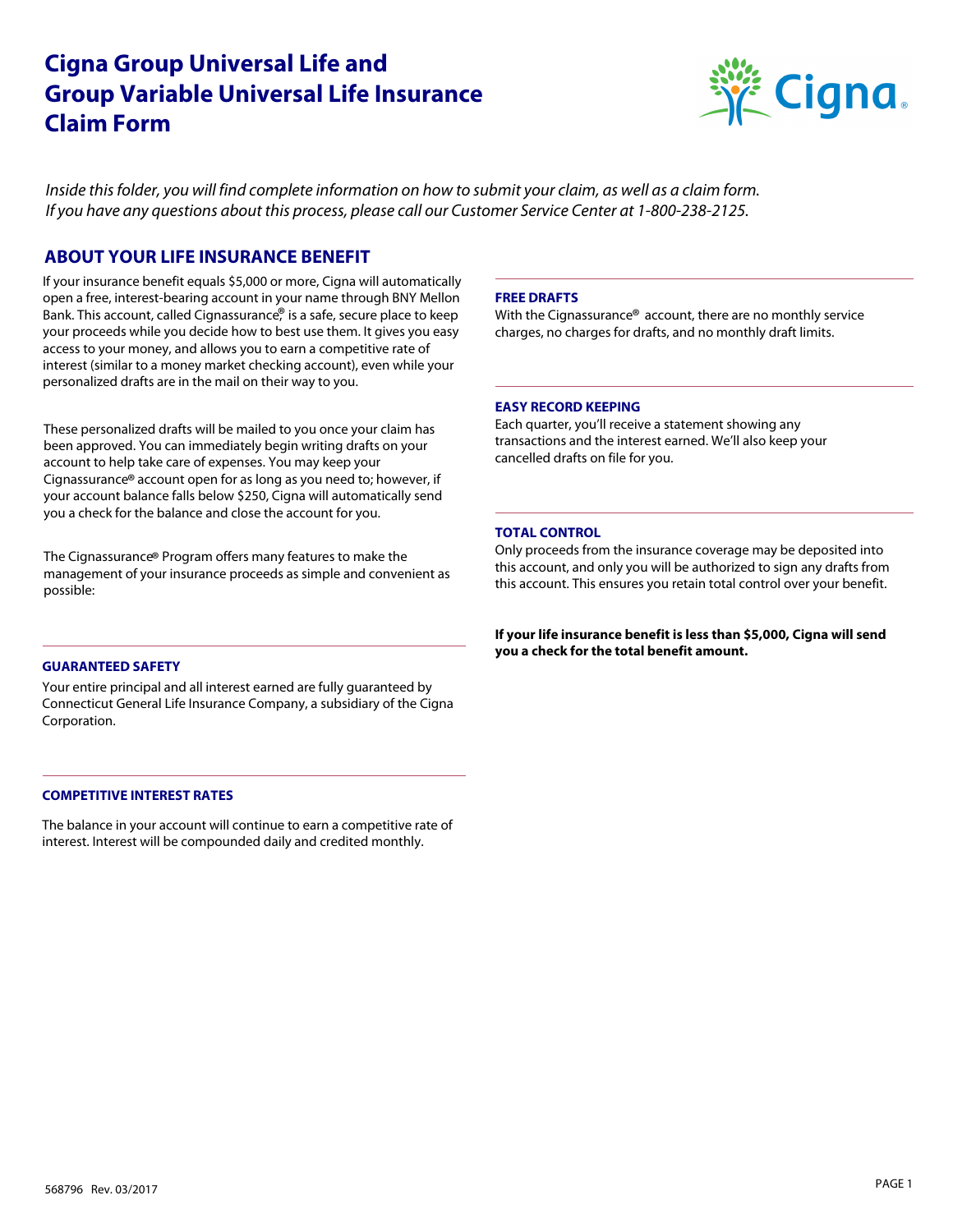# **Cigna Group Universal Life and Group Variable Universal Life Insurance Claim Form**



# **Important Instructions**

### **GENERAL INFORMATION**

- 1. Please have each beneficiary submit his or her own claim statement.
- 2. Along with this completed claim form, please include a copy of the insured's Death Certificate.

# **SECTIONS 3 AND 4 - CLAIMS FOR DEPENDENT BENEFITS AND ACCIDENT DEATH BENEFITS**

You will need to complete Section 3 only if you are claiming Dependent Benefits. You will need to complete Section 4 only if you are claiming Accidental Death Benefits.

# **IMPORTANT REMINDERS**

1. Please review all your answers carefully to make sure they are accurate and complete. Then sign and date the form, and return it with all the necessary additional documents in the enclosed prepaid envelope.

> Claim Department Cigna P.O. Box 22328 Pittsburgh, PA 15222-0328

- 2. Please understand that for the protection of the policy's beneficiaries, Cigna reserves the right to require or obtain additional information.
- benefit will automatically be deposited into a special Cignassurance If you are entitled to an insurance benefit of \$5,000 or more, your 3. draft account that Cigna will set up for you.
- 4. If your claim benefit is less than \$5,000, we will send you a check for the total benefit amount.

#### **SECTION 2 - BENEFICIARY INFORMATION**

- 1. Please be sure to describe in what capacity you are making this insurance claim. For example, you may be legally entitled to receive the insurance proceeds because you are the **beneficiary** of the policy, the **guardian of the estate** of the beneficiary, the **assignee** who was assigned the proceeds of this policy, **executor** or the **administrator** of the insured's estate, or the trustee for this policy. Simply list the appropriate term or describe your relationship to the insured in this section.
- 2. For the following special situations, please note that you will need to provide some additional information.
	- a) *If the beneficiary is not of legal age,* please note that a Guardian of the beneficiary's estate must be appointed. The Guardian must then complete the claim form. A copy of the appointment must also be sent in with the claim form.
	- b) *If the insurance is payable to the insured's estate,* an Administrator or Executor must be appointed. The Administrator or Executor must then complete the claim form. A copy of the appointment certificate must be sent in with the claim form.
	- c) *If the insurance is payable to a trust,* please provide a copy of the Trust Agreement. The Trustee must then complete the claim form.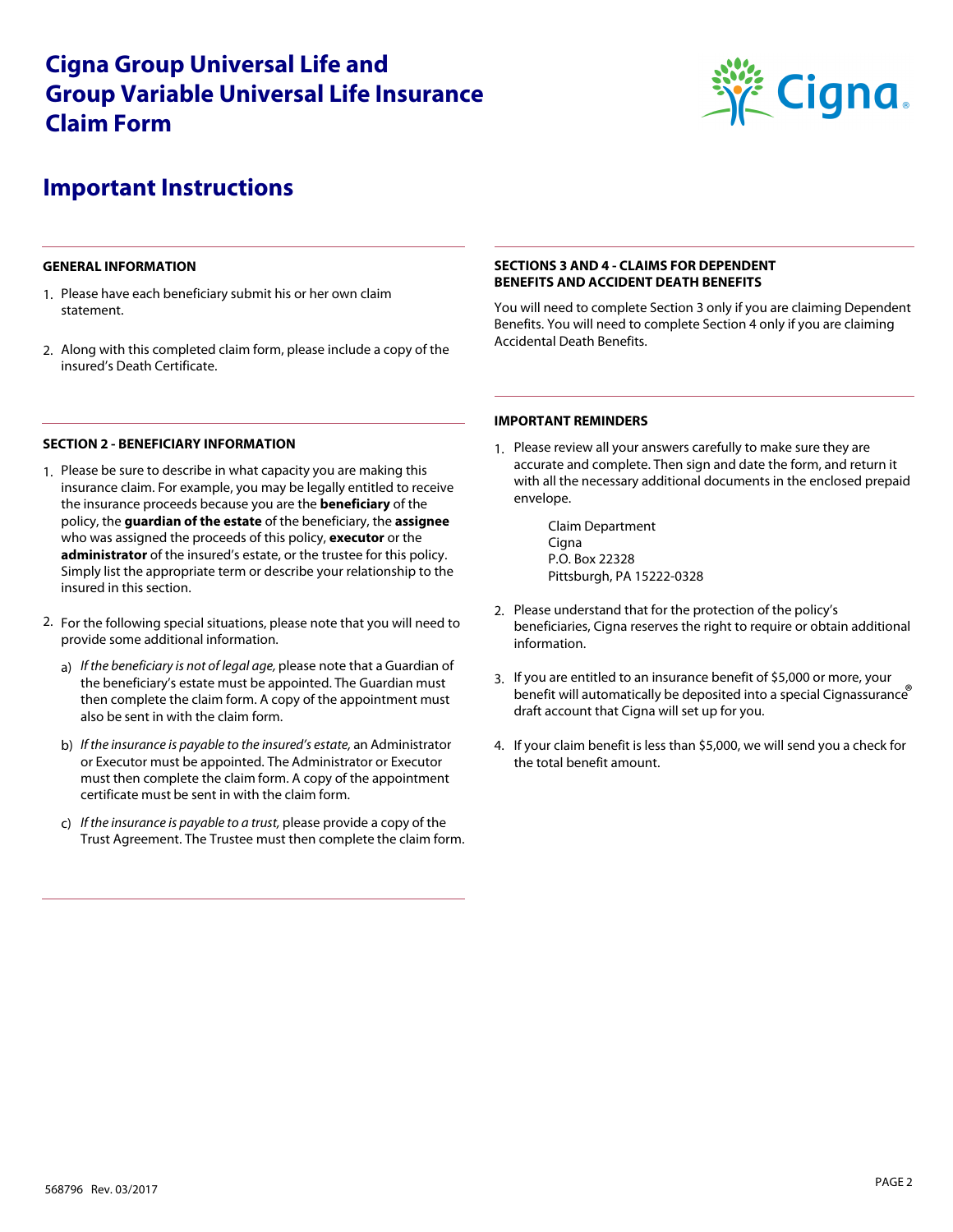# **Life Insurance Claim Statement**

**CLEAR FORM**

NEW YORK FRAUD WARNING: Any person who knowingly and with intent to defraud any insurance company or other person files an application for insurance or statement of claim containing any materially false information, or conceals for the purpose of misleading, information concerning any fact material thereto, commits a fraudulent insurance act, which is a crime, and shall also be subject to a civil penalty not to exceed \$5000 and the stated value of the claim for each such violation.

**FRAUD WARNING:** Any person who, knowingly and with intent to defraud any insurance company or other person: (1) files an application for insurance or statement of claim containing any materially false information; (2) conceals for the purpose of misleading, information concerning any material fact thereto, commits a fraudulent insurance act. For residents of the following states, please see the last page of this form: *California, Colorado, District of Columbia, Florida, Kansas, Kentucky, Maryland, Minnesota, New Jersey, Oregon, Pennsylvania, Rhode Island, Tennessee, Texas or Virginia.*

So that we can process your claim as quickly and efficiently as possible, we ask that you supply the following information about yourself and the Insured. If you have any questions about how to complete this form, please call our Claim Service Center at 1-800-238-2125.

# **1. INFORMATION ABOUT THE INSURED**

| Divorced<br>Civil Union                                          |                                                                                                                                                                                                                                                                                                                                            |
|------------------------------------------------------------------|--------------------------------------------------------------------------------------------------------------------------------------------------------------------------------------------------------------------------------------------------------------------------------------------------------------------------------------------|
|                                                                  |                                                                                                                                                                                                                                                                                                                                            |
|                                                                  |                                                                                                                                                                                                                                                                                                                                            |
|                                                                  | <b>Domestic Partner</b>                                                                                                                                                                                                                                                                                                                    |
|                                                                  |                                                                                                                                                                                                                                                                                                                                            |
| <b>EMPLOYER PHONE #</b>                                          |                                                                                                                                                                                                                                                                                                                                            |
| HOSPITAL/PHYSICIAN PHONE #                                       |                                                                                                                                                                                                                                                                                                                                            |
|                                                                  |                                                                                                                                                                                                                                                                                                                                            |
| HOSPITAL/PHYSICIAN PHONE #                                       |                                                                                                                                                                                                                                                                                                                                            |
|                                                                  |                                                                                                                                                                                                                                                                                                                                            |
|                                                                  |                                                                                                                                                                                                                                                                                                                                            |
|                                                                  | Female<br>Male                                                                                                                                                                                                                                                                                                                             |
|                                                                  |                                                                                                                                                                                                                                                                                                                                            |
|                                                                  |                                                                                                                                                                                                                                                                                                                                            |
|                                                                  |                                                                                                                                                                                                                                                                                                                                            |
| Yes<br>    No                                                    |                                                                                                                                                                                                                                                                                                                                            |
|                                                                  |                                                                                                                                                                                                                                                                                                                                            |
|                                                                  |                                                                                                                                                                                                                                                                                                                                            |
|                                                                  | Female<br>Male                                                                                                                                                                                                                                                                                                                             |
|                                                                  |                                                                                                                                                                                                                                                                                                                                            |
| DEPENDENT'S OCCUPATION                                           |                                                                                                                                                                                                                                                                                                                                            |
| DEPENDENT'S EMPLOYER TELEPHONE NUMBER                            |                                                                                                                                                                                                                                                                                                                                            |
|                                                                  |                                                                                                                                                                                                                                                                                                                                            |
|                                                                  |                                                                                                                                                                                                                                                                                                                                            |
| Is this your last eligible dependent child? $\Box$ Yes<br>    No |                                                                                                                                                                                                                                                                                                                                            |
|                                                                  |                                                                                                                                                                                                                                                                                                                                            |
|                                                                  | If Yes, please provide a copy of the appointment certificate with the claim documents or when available.<br>4. IF CLAIM IS FOR ACCIDENTAL DEATH, ACCIDENTAL DEATH AND DISMEMBERMENT, ENHANCED ACCIDENTAL DEATH AND<br>Please describe the Insured's accident. Include information on how it happened, as well as the date of the accident. |

What diseases, illnesses or injuries did the deceased have during the past three years?

568796 Rev. 03/2017 PAGE 3 The issuance of this form is not an admission of the existence of any insurance nor does it recognize the validity of any claim and is without prejudice to the company's legal rights.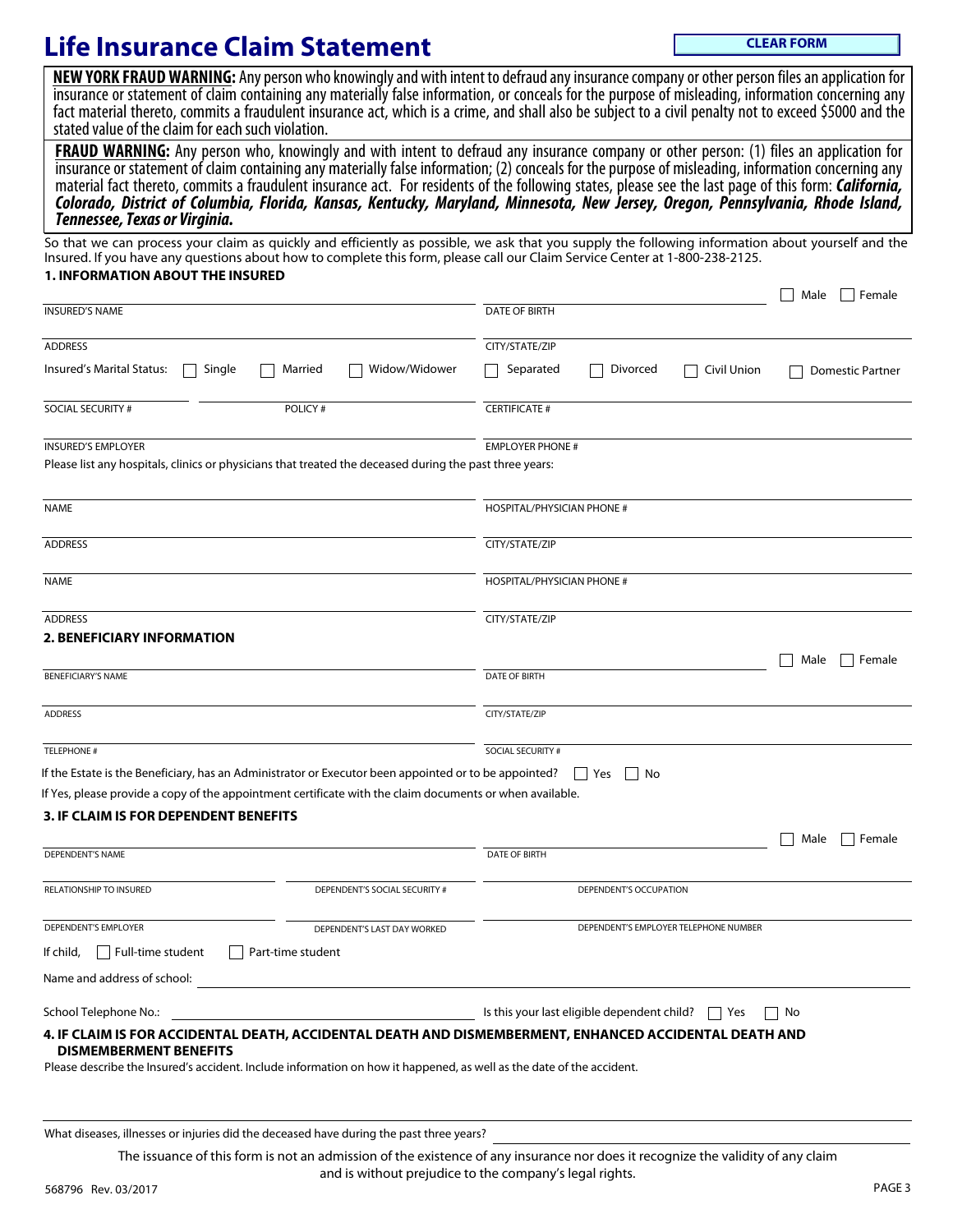# **Cignassurance® Program**

If your insurance benefit is \$5,000 or more, Cigna will automatically open a free, interest-bearing account in your name. This account, called the Cignassurance® Program, is a convenient and secure place to keep your proceeds while you decide how to best use them. Please review the attached Cignassurance® Program Disclosure Notice for full details about the account.\* Account balances are the liability of the insurance company and are not insured by the Federal Deposit Insurance Corporation or any federal agency. The insurance company reserves the right to reduce account balances for any payment made in error. If your life insurance benefit is less than \$5,000, Cigna will send you a check for the total benefit amount.

\*Please read the Cignassurance® Program Disclosure Notice before signing below.

**I understand that if my benefit is \$5,000 or more, I will receive a Cignassurance® account.** 

**I understand that I may write a draft for the total amount in my account at any time.** 

**I understand that the account balance may be reduced for any benefit payment by the insurance company made in error.**

**I acknowledge that, if I do not separately sign the Cignassurance® Section of this Claim Form, I am not participating in the Cignassurance® Program and that I will receive a single lump sum check for the proceeds due if my claim is approved.**

Signature\* Date

\*Please sign as you would sign on a check, as signature may be used for draft verification.

The issuance of this form is not an admission of the existence of any insurance nor does it recognize the validity of any claim and is without prejudice to the company's legal rights.

> **Please remember to attach a copy of the Certificate of Death. We will not be able to process your claim without it.**



"Cigna" and the "Tree of Life" logo are registered service marks of Cigna Intellectual Properties, Inc., licensed for use by Cigna Corporation and it operating subsidiaries. All product and services are provided by or through such operating subsidiaries, including Life Insurance Company of North America, Connecticut General Life Insurance Company and Cigna Life Insurance Company of New York, and not by Cigna Corporation.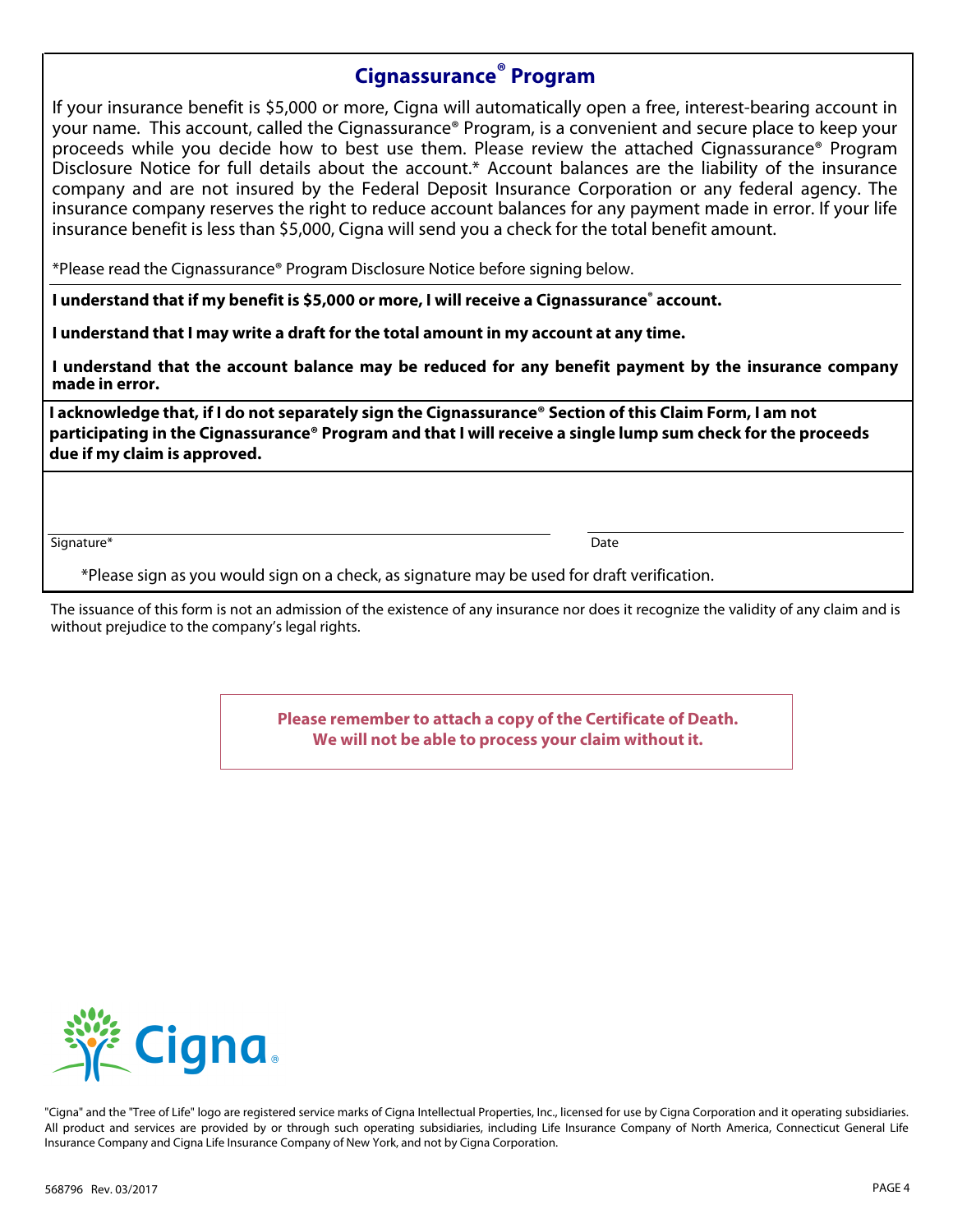# **Disclosure Authorization**



**NEW YORK FRAUD WARNING:** Any person who knowingly and with intent to defraud any insurance company or other person files an application for insurance or statement of claim containing any materially false information, or conceals for the purpose of misleading, information concerning any fact material thereto, commits a fraudulent insurance act, which is a crime, and shall also be subject to a civil penalty not to exceed \$5000 and the stated value of the claim for each such violation.

**FRAUD WARNING:** Any person who, knowingly and with intent to defraud any insurance company or other person: (1) files an application for insurance or statement of claim containing any materially false information; (2) conceals for the purpose of misleading, information concerning any material fact thereto, commits a fraudulent insurance act. For residents of the following states, please see the last page of this form: *California, Colorado, District of Columbia, Florida, Kansas, Kentucky, Maryland, Minnesota, New Jersey, Oregon, Pennsylvania, Rhode Island, Tennessee, Texas or Virginia.*

# **Deceased's Name: i Deceased's Date of Birth:**

I AUTHORIZE: any doctor, physician, healer, health care practitioner, hospital, clinic, other medical facility, professional, or provider of health care, medically related facility or association, medical examiner, pharmacy, employee assistance plan, insurance company, health maintenance organization or similar entity to give the Insurance Company named below (Company) or their employees and authorized agents or authorized representatives, any medical and nonmedical information or records that they may have concerning the deceased's health condition, or health history, or regarding any advice, care or treatment provided to the deceased. This information and/or records may include, but is not limited to: cause, treatment, diagnoses, prognoses, consultations, examinations, tests, prescriptions, or advice of the deceased's physical or mental condition, or other information concerning the deceased which may be needed to determine policy claim benefits with respect to the deceased. This may also include (but is not limited to) information concerning: mental illness, psychiatric, drug or alcohol use and any disability, and also HIV related testing, infection, illness, and AIDS (Acquired Immune Deficiency Syndrome), as well as communicable diseases and genetic testing. I understand that I may choose whether to receive the results of any laboratory tests or medical examinations performed. This information may also be extracted for use in audits or for statistical purposes.

I AUTHORIZE: any financial institution, accountant, tax preparer, insurance company or reinsurer, consumer reporting agency, insurance support organization, Insured's agent, employer, group policyholder, business associate, benefit plan administrator, family members, friends, neighbors or associates, governmental agency including the Social Security Administration or any other organization or person having knowledge of the deceased to give the Company or their employees and authorized agents, or authorized representatives, any information or records that they have concerning the deceased's occupation, activities, employee/ employment records, earnings or finances, applications for insurance coverage, prior claim files and claim history, work history and work related activities.

I UNDERSTAND: the information obtained will be included as part of the proof of claim and will be used by the Company to determine eligibility for claim benefits, any amounts payable and to administer any other feature described in the plan with respect to the deceased. This authorization shall remain valid and apply to all records, information and events that occur over the duration of the claim, but not to exceed 24 months. A photocopy of this form is as valid as the original and I or my authorized representative may request one. I or my representative may revoke this authorization at any time as it applies to future disclosures by writing the Company. The information obtained will not be released to anyone EXCEPT: a) reinsuring companies; b) the Medical Information Bureau, Inc., which operates Health Claim Index (HCI); c) fraud or overinsurance detection bureaus; d) anyone performing business, medical or legal functions with respect to the claim; e) for audit or statistical purposes; f) as may be required or permitted by law; g) as I may further authorize. A valid authorization or court order for information does not waive other privacy rights.

If the medical information contains information regarding drug or alcohol abuse, I understand that the deceased's records may be protected under federal (42 CFR Part 2) and some state laws. To the extent permitted under law, I can ask the party that disclosed information to the Company to permit me to inspect and copy the information it disclosed. I understand that I can refuse to sign this disclosure authorization; however, if I do so, Company may deny my claim for benefits pursuant to the plan. The use and further disclosure of information disclosed hereunder may not be subject to the Health Insurance Portability and Accountability Act (HIPAA).

I hereby represent that I am authorized to execute this Disclosure Authorization for the release of this information.

#### Date: **Signature of Claimant or Claimant's Authorized Representative:**  Relationship, if other than Claimant: Claimant's Date of Birth:

Company Names: Life Insurance Company of North America, Cigna Life Insurance Company of New York, Cigna Worldwide Insurance Company, Great-West Life & Annuity Insurance Company, First Great-West Life & Annuity Company, New England Life Insurance Company, Alta Health & Life Insurance Company, Connecticut General Life Insurance Company.

# **PROHIBITION ON RE-DISCLOSURE**

If the medical information contains information regarding drug or alcohol abuse, it may be protected under federal law. Federal regulations (42 CFR Part 2) prohibit any person or entity who receives such protected information from the Company from making any further disclosure of it without the specific written consent of the person to whom it pertains, or as otherwise permitted by such regulation. A general authorization for the release of medical or other information is not sufficient for this purpose. The federal rules restrict any use of such protected information to criminally investigate or prosecute any alcohol or drug abuse patient.

# **Beneficiary: Please complete and return to the Employer or Cigna.**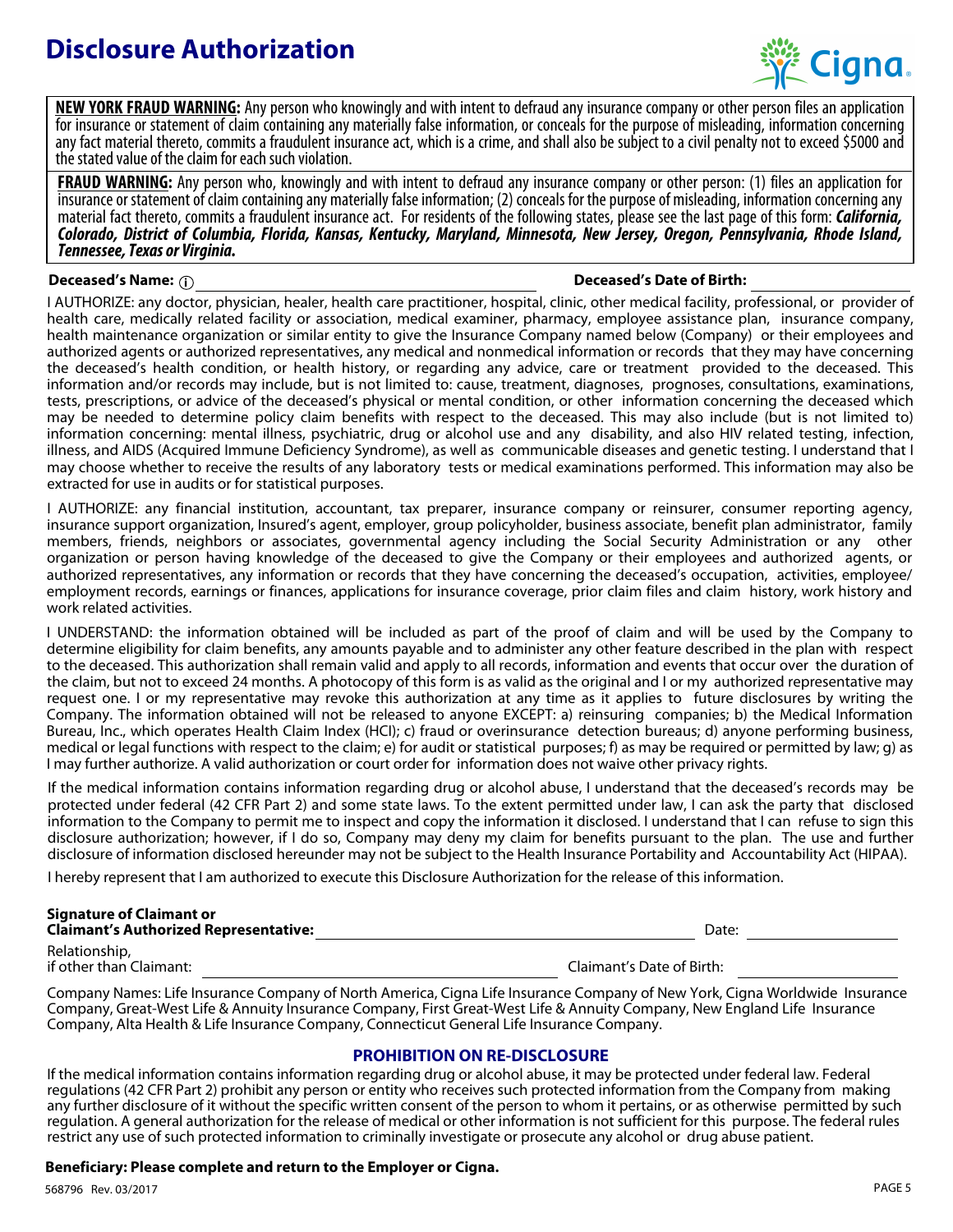

# **ELECTRONIC COMMUNICATIONS DISCLOSURE AND CONSENT**

*Please read this information carefully. Then, print and keep a copy for yourself.* 

As a valued Cigna customer, we send you information about your benefits through the mail. This information may include:

- Claim forms, authorizations, disclosures, affidavits, electronic funds transfer agreements, privacy notices, and letters letting you know about changes to any of these items;
- Claim status updates letting you know that we've received a claim, or that we've updated the status of a claim;
- Letters asking you, or someone else, for additional information to help with the review of a claim.

# **Did you know that you may also give us consent to send you this information electronically?**

Cigna has an easy to use tool called **Secure Email** that allows us to communicate with you electronically. All you need is a computer, internet access, and a personal email address (called a Designated Email).

By giving us your permission, known as consent, you understand you may no longer receive information in paper form and you accept responsibility for promptly reviewing the Secure Emails you receive. This ensures you can take appropriate action so that any benefits you are eligible for are not delayed or that any rights you have are not affected.

# **What do I need to know before I give my consent?**

# **Access to Paper Copies**

At any time, you can still request paper copies of information. Simply email us from your valid Designated Email, call customer service or send us a letter by mail. We keep copies of the information we email for the time periods required by law. We recommend saving or printing copies of the information you get electronically to ensure you have it when you need it.

# **System Requirements**

To use Secure Email, access messages, and keep copies of the information we send you must have a working, personal Designated Email address and a computing or communications device with:

- working Internet access,
- a Web browser that supports 128-bit encryption (such as Chrome®, Firefox®, Internet Explorer®, or Safari®),
- 16 MB of available memory (32 MB of RAM recommended) and
- a program that can view, save and print PDF files (such as Adobe® Reader® 4.0 or higher).

#### **Our Right to Send Paper**

We have the right to send you information through the mail even if you agreed to receive it electronically. For example, we may send you a letter through the mail if we have a system outage, if we suspect fraud, if for any reason your Designated Email does not accept emails from us, or if we receive notification that you have not opened your email messages in Secure Email.

# **Modification of Consent Terms**

We reserve the right to modify (change) these terms and conditions if we choose. We will provide you with notice of a modification electronically, and the date it is to go into effect. If you do not agree to the new terms and conditions, you must notify us of your Withdrawal of Consent before the effective date. Failure to withdraw your consent, or follow the instructions in the notice, lets us know that you agree to the new terms.

# **Withdrawal of Consent**

Your consent remains in effect until you tell us otherwise and provide a Withdrawal of Consent. You may withdraw your consent at any time if you decide you want to go back to paper information. To contact us, you may email using the same valid, personal e-mail address you used to register for Secure Email, call us at 1-800-238-2125, or send us a letter by mail. Withdrawing your consent will let us know that you want to stop receiving Secure Emails. It will not change the outcome of any information we have already sent you.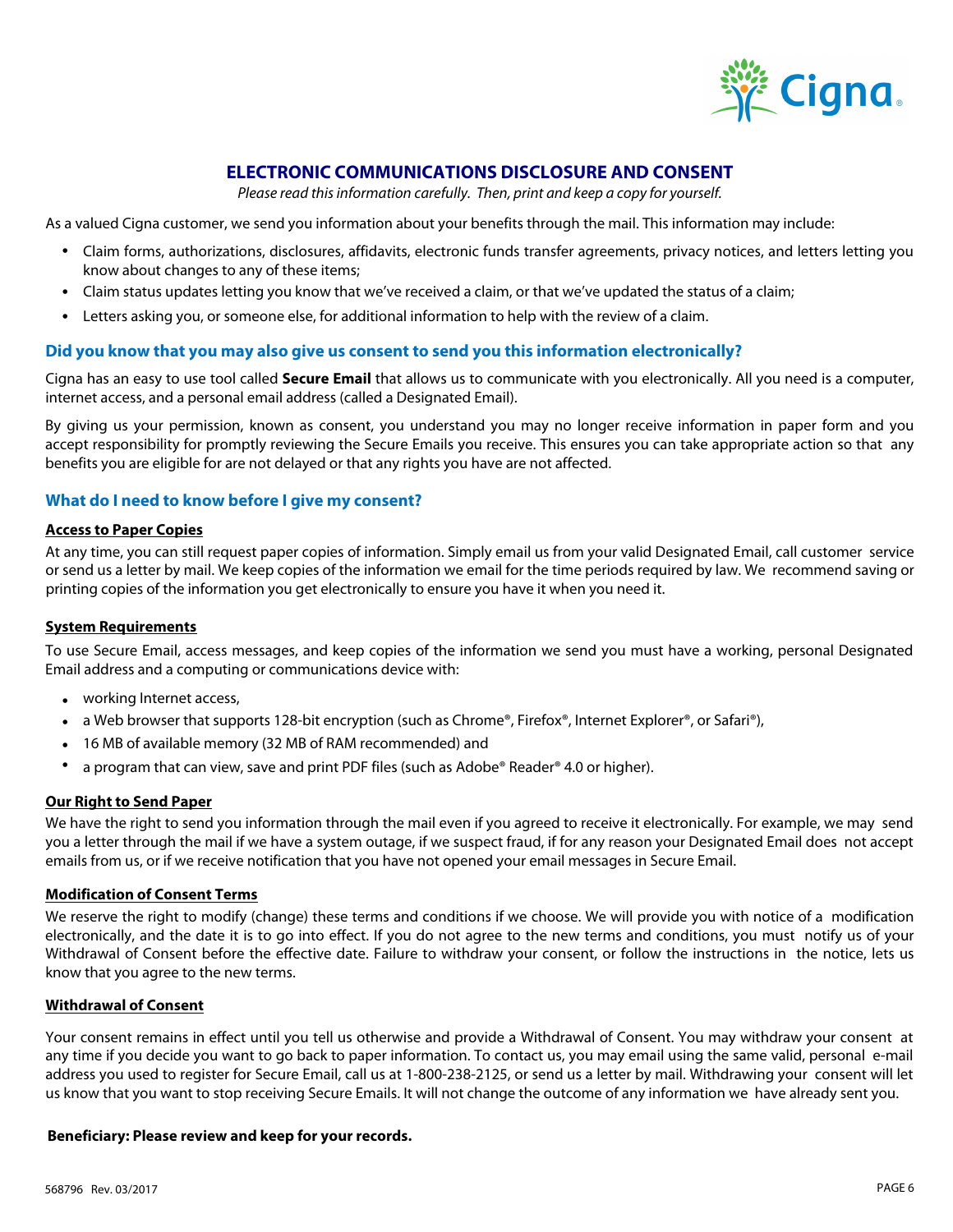# **Your Consent**

Please read the following paragraph, make your selection, print and sign your name, enter the date, give us your email address, and provide the employee's name and date of birth.

By signing my name below, I agree that I have read the information in this letter about Cigna's Secure Email tool and I wish to receive information electronically from Cigna. I also agree that:

- 1. I have technology that meets the System Requirements highlighted above,
- 2. I have received written instruction in this letter on how to receive and manage messages using Secure Email, and
- 3. I will provide and maintain a valid Designated Email and that this email belongs to me. I agree to maintain this email until I provide Cigna with a new one (if appropriate) by calling customer service or sending a letter through the mail.
- 4. I understand that Cigna will only send me information electronically from this point forward unless I withdraw my consent.

# **If Cigna does not receive your signed Consent, Cigna will continue to send paper communications. If you do not wish to receive information electronically from Cigna, do not sign or return this form to Cigna.**

# **Select One:**

| I consent to receive information electronically for ALL claims for which I am eligible for benefits. |                         |                                                                                                                             |
|------------------------------------------------------------------------------------------------------|-------------------------|-----------------------------------------------------------------------------------------------------------------------------|
|                                                                                                      |                         | I consent to receive information electronically ONLY for the following type of claims for which I am eligible for benefits: |
| Life                                                                                                 | <b>Accidental Death</b> |                                                                                                                             |
|                                                                                                      |                         |                                                                                                                             |
| Name:                                                                                                | <b>Email Address:</b>   |                                                                                                                             |
| (Please print clearly)                                                                               |                         | (Please print clearly)                                                                                                      |
| Signature:                                                                                           | Date:                   |                                                                                                                             |
| <b>Name of Employee:</b>                                                                             | Date of Birth:          |                                                                                                                             |

**Beneficiary: Please complete and return to the Employer or Cigna if you wish to participate in electronic communications. Do not complete or return this form to the Employer or Cigna if you do not wish to participate in electronic communications.**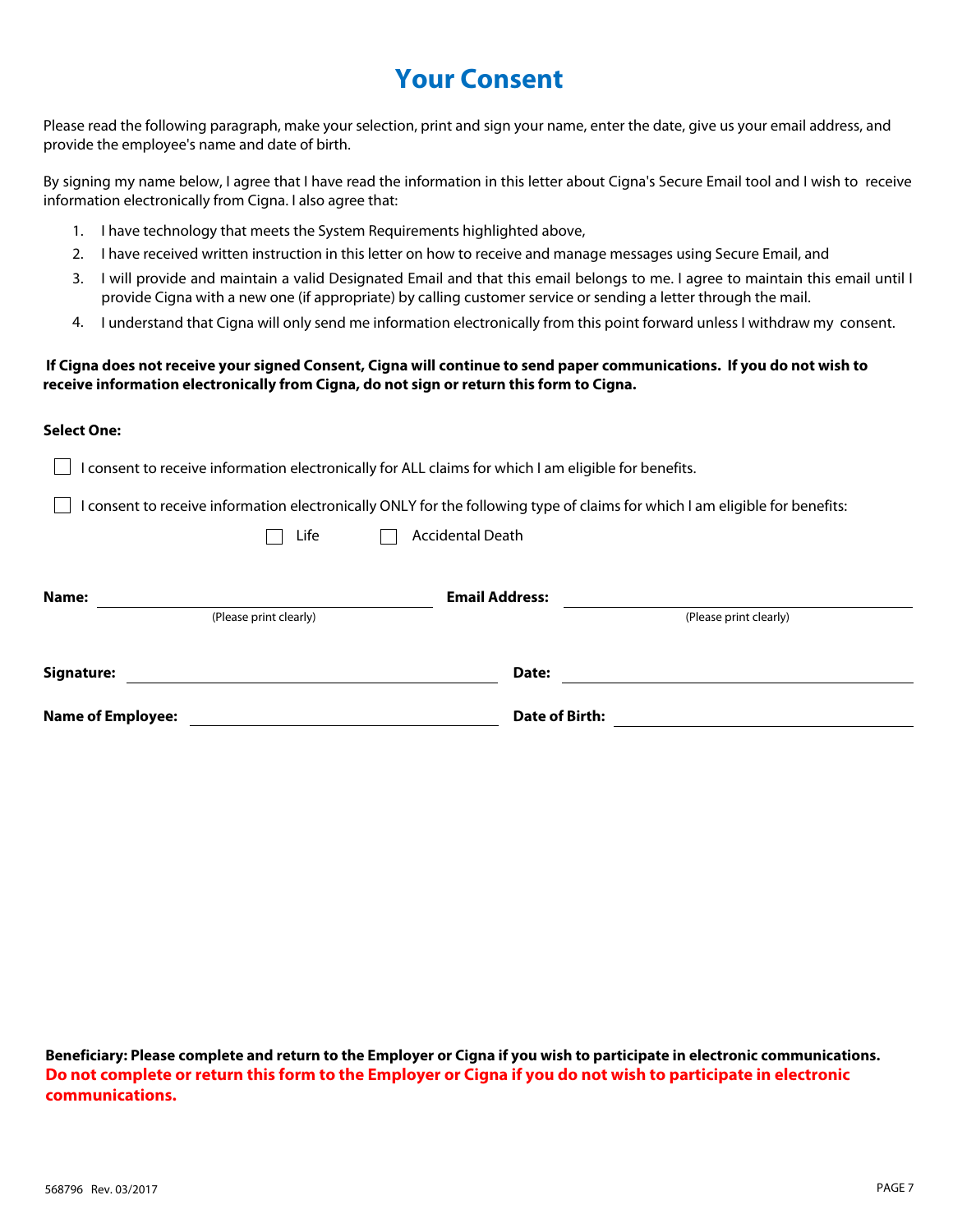# **How to Use Cigna Secure Email**

Here's how it works.

Cigna sends an email to a secure website where you login and retrieve it. The first time you receive a Secure Email, you need to login and register. Registration confirms your identity and is completed by following these simple instructions.

- 1. Open the Secure Email you receive and click on the enclosed link. This opens the registration page.
- 2. Enter your first, middle (optional) and last name in the space provided.
- 3. Enter a password and password reminder that you choose.
- 4. Select two security questions from the drop down menu and provide answers you can easily remember.
- 5. Click the **register** button. An email confirmation is sent to your personal email address we have on file.
- 6. Now, check your personal email inbox. Open the email titled **Secure Email Registration Confirmation** and click the link. Your account is now active!

After you have successfully registered for Secure Email, you are ready to read, reply, forward and create messages.

- To Read Messages in your Inbox: The Inbox page lists messages that you received within the last 60 days. You can read, reply, forward, download and delete messages in your Inbox. In addition, you may print any message and download attachments. •
- To Create a Message: The Compose option is available so that you may reach out and contact Cigna. Please note that this feature is restricted to sending messages to Cigna employees only.

# **What if I forget my password?**

If you forget your password, you may request a reminder from the login page [\(https://www.cignasecure.com](https://www3.cignasecure.com/s/login?b=cigna-n)). You need to know the personal email address you used when you registered for Secure Email.

# **Where can I get help?**

The Cigna Customer Support Center provides support for the Secure Email tool. You can reach them at 800-284-8346 or at 856-346-5301.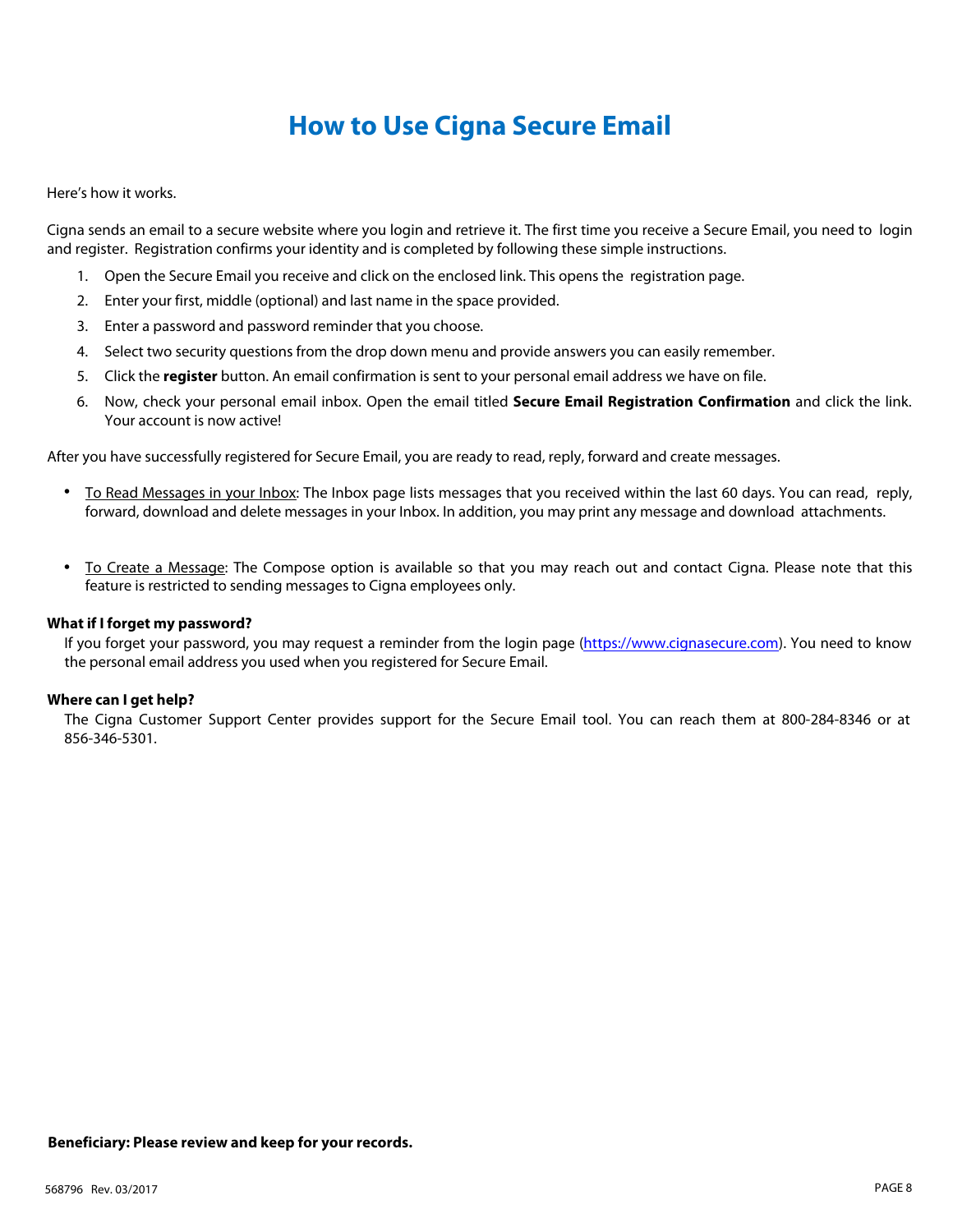# **Cignassurance® Program Disclosure Notice**

# **Cignassurance® Program Disclosure**

If your insurance benefit is \$5,000 or more, Cigna will establish a free, interest-bearing draft account in your name. This account is a convenient and secure place to keep your proceeds while you decide how to best use them. A supply of personalized drafts (checks) will be mailed to you, once your claim has been approved. Personalized drafts are provided free of charge, and there are no per-draft fees, maintenance charges or penalties for withdrawal. There are charges for the following special services: drafts returned unpaid (\$10), stop payment (\$12) and copy of draft or statement (\$2).

You will receive a quarterly statement for your Cignassurance® account, which will detail your account balance, interest earned, drafts cleared, and current interest rate. You may also check your account balance online at any time at [www.cignassurance.com](https://www.cignassurance.com/pages/login.aspx?ReturnUrl=%2f_layouts%2fAuthenticate.aspx%3fSource%3d%252f&Source=%2f).

Drafts are cleared through a draft account at BNY Mellon Bank (contact information on next page). Cigna's obligation to pay is satisfied by depositing the total proceeds in the retained asset account. Drafts draw upon funds held by Cigna (whereas a "check" draws upon funds held by a banking institution). You may write an unlimited number of drafts, in any amount, at any time up to your account balance. If you wish to withdraw the proceeds in full, you can write a draft for the total amount of the account at any time. You also have the right to receive an initial lump-sum payment in the form of a bank check. Please note that Cigna reserves the right to reduce account balances for any payment made in error. You also have the right to name a beneficiary to your account. If an account becomes inactive (as defined by your State's Department of Insurance), Cigna will return any remaining balance held in a RAA to your State of residence if no named beneficiary can be located.

This account is not insured by the Federal Deposit Insurance Corporation or any federal agency, but is guaranteed by the state guarantee association. Please contact the National Organization of Life and Health Insurance website [\(www.nolhga.com](http://www.nolhga.com/)) to learn more about the coverage limitations to the account under a state guaranty association.

All funds are held by the insurance company, or one of its affiliates, which, like a bank, may earn money on the invested amounts that exceed the interest credited to the account and the cost of the additional benefits and services described below. For beneficiaries under policies issued by Connecticut General Life Insurance Company (CGLIC) and Life Insurance Company of North America (LINA), the custodian of the account funds will be CGLIC. For beneficiaries under policies issued by Cigna Life Insurance Company of New York (CLICNY), the custodian of the accounts funds will be CLICNY.

# **Disclosure on Interest Earned**

You earn an attractive interest rate on the funds in your Cignassurance® Program Account from the day it is established until the date it is closed. The Cignassurance® Program interest rate is reviewed weekly and will be based upon the previous week's Bank Rate Monitor Index (BRM) or any successor money market index. The BRM Index is the average annual effective yield earned on the money market accounts offered by 100 large US Bank and Thrifts across the country. Any amount that remains in the account will continue to earn interest at a rate equal to the national average bank money market rate.

Please call our toll-free number 855.836.0697 for the current rate. Both your principal and any interest you earn are guaranteed by the insurance company. Any interest earned on the account may be taxable and you should consult a tax, investment, or other financial advisor regarding tax liability and investment options. Interest earned on your account is compounded daily and is credited to your account on the fifth day of each month. All funds, including earned interest, are fully guaranteed by the insurance company.

If you have additional questions or would like additional information about the Cignassurance® Program, you can **call us at 800.570.3778** 

Or write us at: Cignassurance® Program PO Box 534029 Pittsburgh, PA 15253-4029

For further information, please contact your State Department of Insurance using the information provided on the next page.

Draft Accounts are setup by BNY Mellon Bank, located at 500 Ross Street, Pittsburgh, PA 15262.

The issuance of this notice is not the admission of the existence of any insurance nor does it recognize the validity of any claim and is without *prejudice to the company's legal rights with respect to the insurance.*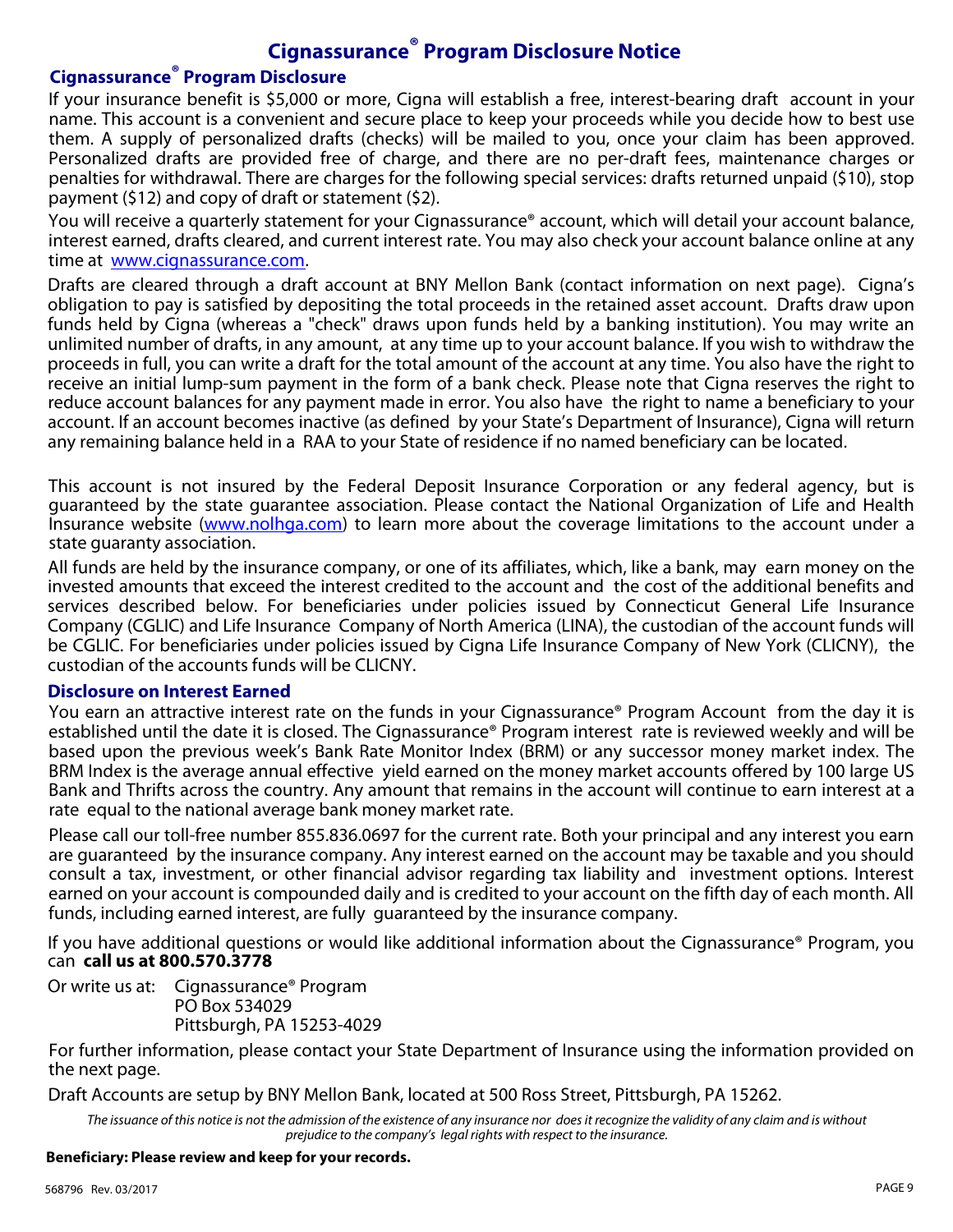# **Cignassurance® Program Disclosure Notice**

# **State Insurance Department Contact Information**

**Alabama**

PO Box 303351 Montgomery, AL 36130 (334) 269-3550 www.aldoi.gov

#### **Colorado**

1560 Broadway, STE 850 Denver, CO 80202 (800) 930-3745 www.dora.state.co.us/insurance

#### **Hawaii**

PO Box 3614 Honolulu, HI 96811 (808) 586-2790 www.hawaii.gov/dcca/ins

#### **Kansas**

420 SW 9th Street Topeka, KS 66612 (800) 432-2484 www.ksinsurance.org

#### **Massachusetts**

1000 Washington Street, STE 810 Boston, MA 02118 (617) 521-7794 www.mass.gov/doi

# **Montana**

840 Helena Ave. Helena, MT 59601 (406) 444-2040 www.sao.mt.gov

#### **New Mexico**

1120 Paseo De Peralta PO Box 1269 Santa Fe, NM 87501 (888) 427-5772 www.nmprc.state.nm.us/id.htm

# **Oklahoma**

3625 NW 56th, STE 100 Oklahoma City, OK 73112 (800) 522-0071 www.ok.gov/oid

#### **South Dakota**

445 East Capitol Avenue Pierre, SD 57501 (605) 773-3563 www.dlr.sd.gov/insurance/default. aspx

#### **Virginia**

PO Box 1157 Richmond, VA 23218 (800) 552-7945 www.scc.virginia.gov/boi

# **Alaska** PO Box 110805

Juneau, AK 99811 (800) 467-8725 www.commerce.alaska.gov/ins

#### **Connecticut**

153 Market Street Hartford, CT 06103 (800) 203-3447 www.ct.gov/cid

#### **Idaho**  700 West State Street PO Box 83720 Boise, ID 83720 (208) 334-4250 www.doi.idaho.gov

**Kentucky**  PO Box 517 Frankfort, KY 40602 (800) 595-6053 www.insurance.ky.gov

**Michigan**  PO Box 30220 Lansing, MI 48909 (877) 999-6442 www.michigan.gov/ofir

#### **Nebraska** PO Box 82089 Lincoln, NE 68501 (877) 564-7323 www.doi.ne.gov

**New York** One State Street New York, NY 10004 (800) 342-3736 www.dfs.ny.gov

#### **Oregon**  PO Box 14480 Salem, OR 97309 (888) 877-4894 www.cbs.state.or.us/ins/index.html

**Tennessee**  500 James Robertson Pkwy. Nashville, TN 37243 (615) 741-2176 www.tn.gov/commerce/insurance

**Washington**  PO Box 40256 Olympia, WA 98504 (800) 562-6900 www.insurance.wa.gov

### **Arizona**

2910 N. 44th Street, STE 210 Phoenix, AZ 85018 (602) 364-3100 www.id.state.az.us

**Delaware** 841 Silver Lake Blvd. Dover, DE 19904 (800) 282-8611 www.delawareinsurance.gov

**Illinois** 320 W Washington Springfield, IL 62767 (866) 445-5364 www.insurance.illinois.gov

**Louisiana**  1702 N. Third Street PO Box 94214 Baton Rouge, LA 70802 (800) 259-5300 www.ldi.louisiana.gov

**Minnesota**  85 7th Place East, STE 500 Saint Paul, MN 55101 (651) 296-4026 www.insurance.mn.gov

**Nevada** 1818 E. College Pkwy., STE 103 Carson City, NV 89706 (888) 872-3234 www.doi.nv.gov

**North Carolina** 1201 Mail Service Center Raleigh, NC 27699 (800) 546-5664 www.ncdoi.com

**Pennsylvania**  1326 Strawberry Square Harrisburg, PA 17120 (877) 881-6388 www.ins.state.pa.us

**Texas**  PO Box 149104 Austin, TX 78714 (800) 252-3439 www.tdi.texas.gov

**West Virginia** PO Box 50540 Charleston, WV 25305 (888) 879-9842 www.wvinsurance.gov **Arkansas**

1200 West Third Street Little Rock, AR 72201 (800) 282-9134 www.insurance.arkansas.gov

#### **Florida**

200 East Gaines Street Tallahassee, FL 32399 (850) 413-3140 www.floir.com

**Indiana**  311 W Washington Street, STE 300 Indianapolis, IN 46204 (317) 232-2385 http://www.in.gov/idoi

**Maine**  34 State House Station Augusta, ME 04333 (800) 300-5000 www.maine.gov/pfr/insurance

**Mississippi**  PO Box 79 Jackson, MS 39205 (800) 562-2957 www.mid.state.ms.us

**New Hampshire** 21 South Fruit Street, STE 14 Concord, NH 03301 (800) 852-3416 www.nh.gov/insurance

**North Dakota** 600 E. Boulevard Ave. Bismarck, ND 58505 (800) 247-0560 www.nd.gov/ndins

**Rhode Island** 1511 Pontiac Avenue Cranston, RI 02920 (401) 462-9500 http://www.dbr.state.ri.us

**Utah**  450 N State Street, STE 3110 Salt Lake City, UT 84114 (800) 439-3805 www.insurance.utah.gov

**Wisconsin**  PO Box 7873 Madison, WI 53707 (800) 236-8517 www.oci.wi.gov

**California**

300 South Spring Street, South Tower Los Angeles, CA 90013 (800) 927-4357 www.insurance.ca.gov

#### **Georgia**

2 Martin Luther King, Jr. Dr West Tower, STE 704 Atlanta, GA 30334 (800) 656-2298 www.gainsurance.org

**Iowa**

330 Maple St. Des Moines, IA 50319 (877) 955-1212 www.iid.state.ia.us

**Maryland**

200 St. Paul Place, STE 2700 Baltimore, MD 21202 (800) 492-6116 www.mdinsurance.state.md.us

**Missouri**  PO Box 690 Jefferson City, MO 65102 (573) 751-4126 www.insurance.mo.gov

# **New Jersey**

20 West State Street PO Box 325 Trenton, NJ 08625 (800) 446-7467 www.state.nj.us/dobi

**Ohio** 50 W. Town Street, STE 300 Columbus, OH 43215 (800) 686-1526 www.insurance.ohio.gov

**South Carolina** PO Box 100105 Columbia, SC 29202 (803) 737-6160 www.doi.sc.gov

**Vermont**  89 Main Street Montpelier, VT 05620 (802) 828-3301 www.dfr.vermont.gov

**Wyoming**  106 East 6th Avenue Cheyenne, WY 82002 (800) 438-5768 www.insurance.state.wy.us

*The issuance of this notice is not the admission of the existence of any insurance nor does it recognize the validity of any claim and is without prejudice to the company's legal rights with respect to the insurance.*